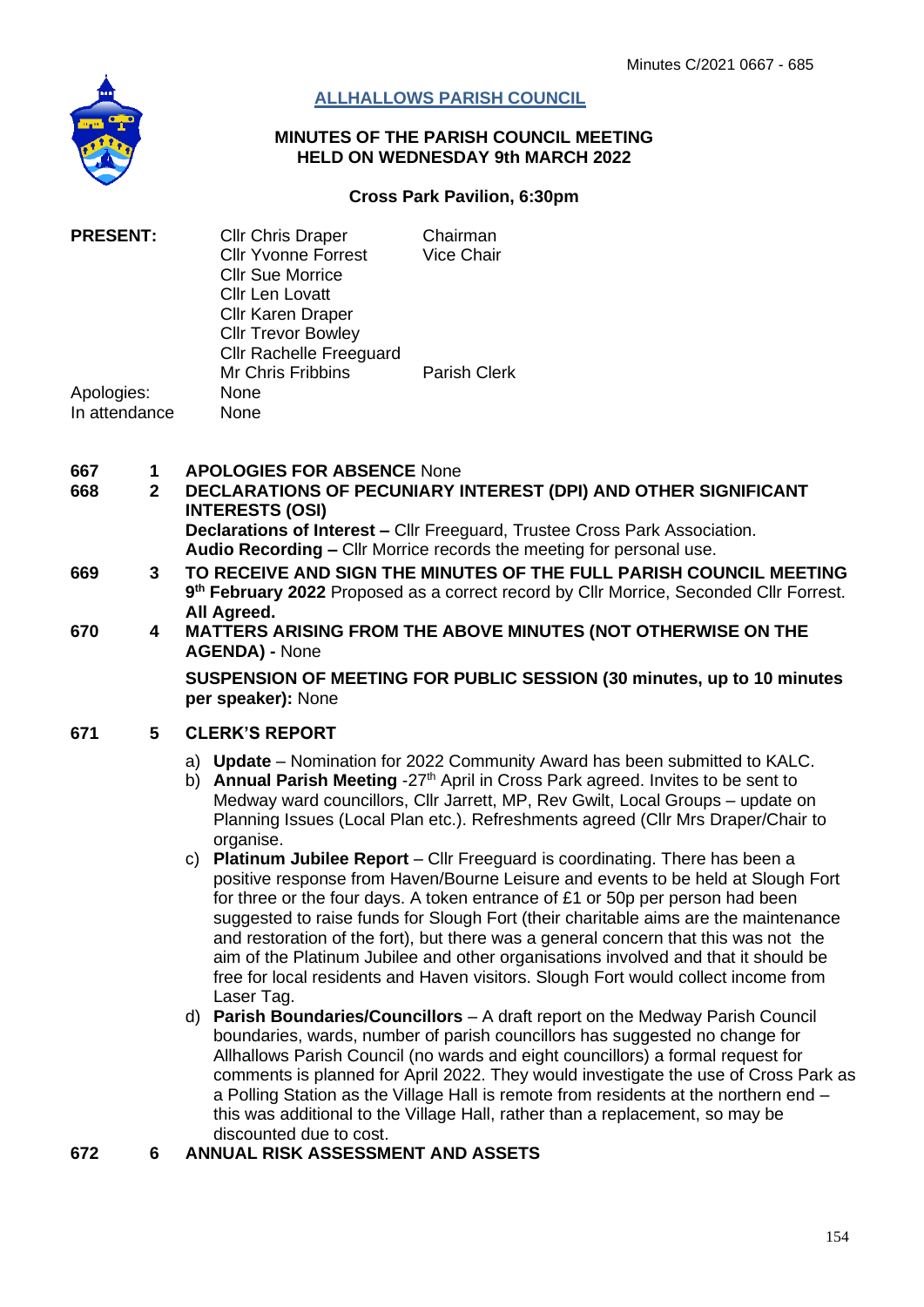$\overline{1}$ 

Proposed Chair, Seconded Cllr Forrest that the Annual Risk Assessment and Asset list be approved **– All Agreed.** Further audit of assets to be agreed, with pictures and geo location used in the Rialtus Asset Management system with other relevant information.

**673 7 GRANT REQUESTS** – There has been a request, by post, for a donation to Kent and Sussex Air Ambulance. Councillors agreed that it provided a vital service in our rural area. Propose Chair, Seconded Cllr Morrice that a donation of £300 be granted – **All Agreed.**

# **674 8 PLANNING**

- a) **Planning Applications** None notified
- b) **Medway Local Plan** No further update, publication of Draft and public consultation still delayed due to problems with documentation available and issues with Chatham dockyard allocation for housing. Now consultation expected to be further delayed to June.

## c) **Air Quality Action Plan Four Elms Hill, Chattenden** - Published

## **675 9 HIGHWAYS AND FOOTPATHS**

- a) **Footpath Officers Report –**Cllr Bowley's report circulated. There had been some voluntary work on the footpath (public highway) through Avery Woods and alongside the boundary with Doctor's Surgery. Cllr Bowley thanked for his continued voluntary work across a number of sites and noted that he had now built up a small team of residents to help monitor and carry out works.
- b) **Verbal contributions** Potholes at the entrance to St Lukes Road were noted and will be reported to Medway Cllr Filmer for action by Medway Highways Department.

## **676 10 LOCAL ISSUES**

- a) **Countryside Contract –** No issues reported. The weather had limited the growth of weeds and grass this year, but that was starting to change. Issues with trees in the St Lukes alleyway to the Recreation Ground were noted, especially with a large tree in Shellduck Close encroaching on the alleyway. Work to improve the ease of maintenance of the Shellduck Woods is being investigated by the Chair, with quotes/estimates for creating a c.6' margin around both woods being sought.
- b) **Street Cleaning –** No issues reported. Some waste at Cross Park had not been removed due to a concern, by the cleaner, that it was commercial. He is to be asked to use best endeavours to get this collected by Norse/regular domestic waste collection.
- c) **Active Cemetery –** Contact had been made with Rev. Gwilt and a meeting is being arranged with him, a Church Warden and Clerk, Chair, Vice Chair, onsite to discuss issues.
- d) **General Issues –** None Raised

# **677 11 CROSS PARK ISSUES**

Cllrs Freeguard declared an interest in this item as a trustee of the charity.

- a) **Expansion of Facilities –** Meeting with Turners Group Project Manager held. They are keen on the electrical power supply to Cross Park being separated from their site as soon as possible. Further site investigations into gas, water supply and sewerage from the site being carried out. The permissive path from Cross Park to the recreation ground will be delivered soon as they need to secure their site for development (including a relocation of the entrance into/out of Cross Park.
- b) **Flooring for the Entrance Lobby/Toilets-** Work previously approved and due to be carried out this week (9<sup>th</sup> March).
- c) **Equipment –** Cooker moved from Brimp to Kitchen, new extractor fan fitted (external venting), dishwasher installed – grills and pans purchased.
- d) **Internal CPA Issues –** The Café was planned to reopen in 20<sup>th</sup> March (later delayed to 3<sup>rd</sup> April. Discussions underway with football club. Advertising signs, with space for advertising opening times) purchased to be placed over existing signs at Avery Wood/School, Entrance to Avery Way and entrance road to Cross Park.
- **678 12 THE BRIMP ISSUES including Youth**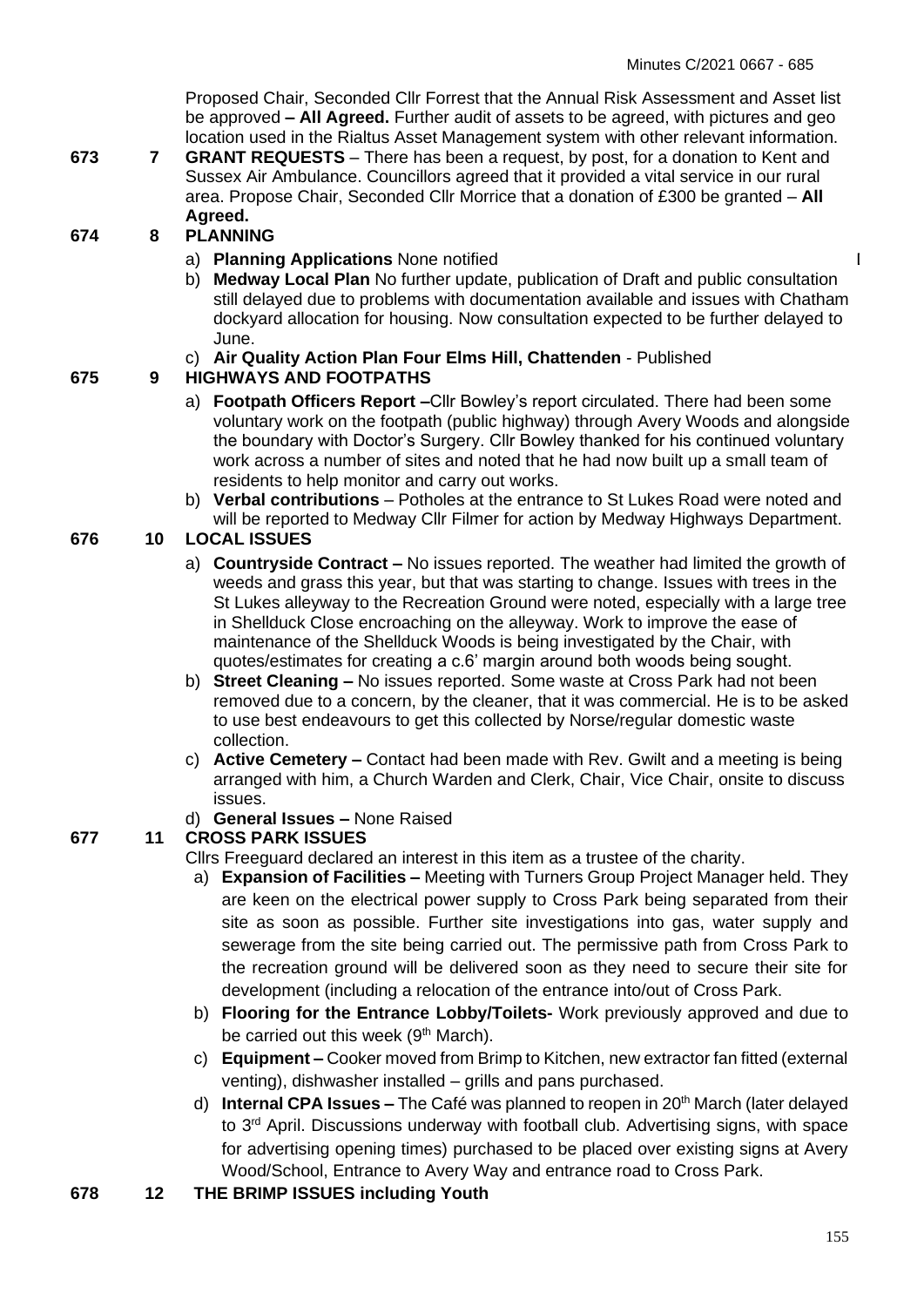a) **Youth Club Issues** – Separate bank account with debut cards being progressed with Barclays Bank.

Youth equipment collected from Cliffe and Cliffe Woods. Cllr Mrs Draper Proposed, Seconded Cllr Morrice donation of £250 to Cliffe and Cliffe Woods Parish Youth - All Agreed.

b) **Extending Brick Store** – The Contractor has still not confirmed that he will be onsite in Early February following another job they are completing. Further quotes requested from previous contractors.

### **679 13 CONTRIBUTIONS FROM REPRESENTATIVES ON EXTERNAL BODIES**

- a) **ALLHALLOWS PACT** Cllr Morrice Meeting to be arranged.
- b) **KALC (M**e**dway)** Cllr Morrice/Forrest Meeting held 23rd February in Memorial Hall, Wainscott, included a presentation from Christoph Bull on the history of the Hoo Peninsula.
- c) **Medway Council Rural Liaison** Cllr Mrs K Draper Meeting 2/3/22 discussed Loss of Rural Liaison Grant (and possible need-based replacement), Lower Thames Crossing, Secondary education and need to use Stoke Primary School building for secondary school as new school near Medway Tunnel approach in Strood will not be ready – with a need to bus them from Strood and other locations.
- d) **Village Hall** There is a need for additional Trustees to manage the hall. It is now fully reopened. Some external vegetation maintenance still being arranged by Parish Council.
- e) **Cross Park –** Still vacancies for Trustees.
- f) **Village Fete –** Cllr Forrest No meeting but bingo in Village Hall arranged and 500 Club continuing.
- g) **Friends of All Saint's Church** Cllr Forrest No meeting.

### **680 14 REPORTS FROM OTHER MEMBER RESPONSIBILITIES**

- a) **Allotments** (Cllr Freeguard declared an interest as an allotment holder) Cllr Forrest - Allotment rents have been received.
- b) **Recreation Ground and Playpark** Cllr Forrest –Extra four signs to be investigated banning horses, motorbikes/quads, but are likely to require fixed poles installed for them – still outstanding – enforcement remains an issue.
- c) **Bourne Leisure Liaison** Cllr C Draper the Chair is due to meet with them in Monday 14th March.
- d) **Allhallows Primary School Liaison** Chair Cllr Freeguard No further meeting.
- e) **Turners Group**  Meeting held, reported previously in minutes.

# **681 15 FINANCIAL**

- a) **Finance Monitoring Reports (to 28 February 2022)** Financial reports were circulated, all agreed to note.
- b) **Income**

Receipts February/March Noted

CPA First Aid Kit £32.29

Youth Club Tuck/Subs £181.32

CPA Grill and Pans £111.88

CPA Dishwasher/Extractor Fan £528.00

Youth Club Tuck/Subs March to date £113.0

Allotment Rents £245.00

c) **To make payments for March** Proposed – Cllr Freeguard, seconded – Cllr Morris that the payments as listed be authorised, as necessary. – ALL AGREED